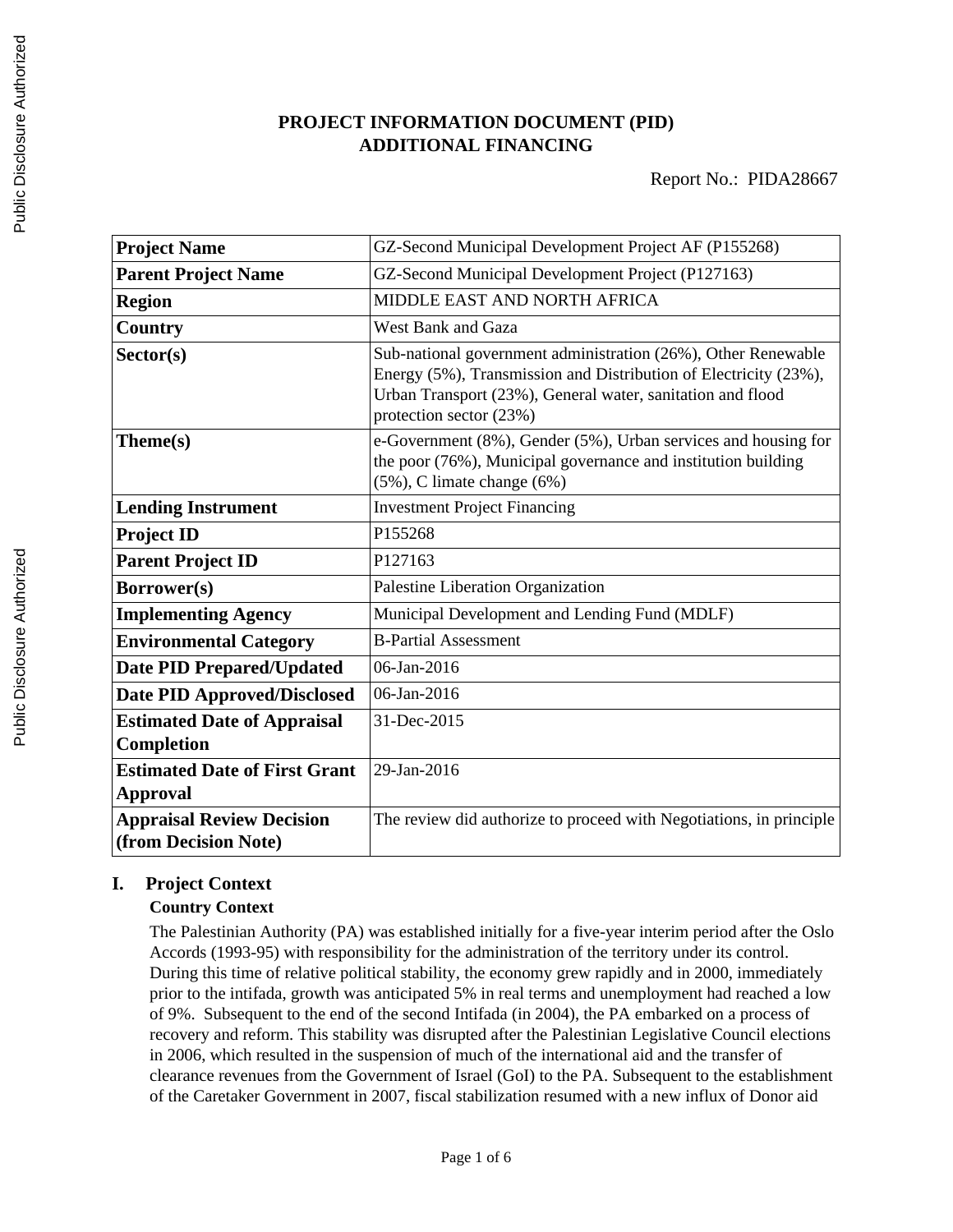and in the transfer of clearance revenues with the accrued interest from Israel. The PA issued its Palestinian Reform and Development Plan for 2008-10 (PRDP) with development partners pledging financial support.

The PA has progressed in building its institutions and macroeconomic policy in accordance initially with the PRDP and, more recently, with the Palestinian National Development Plan, 2014-2016 (PNDP). The 2014-2016 National Plan defines a results based approach to policy development and implementation along four key sectors: Economic Development and Employment, Good Governance and Institution Building, Social Protection and Development, and Infrastructure. Support for local government is defined under the Good Governance and Institutional Building pillar with an emphasis on capacity building for LGUs and increasing efficiency in service delivery.

In early June 2014, the PA announced the forming of a unified government to cover the total geographic area of the West Bank and Gaza (WB&G) but implementation did not materialize. Conflict broke out in Gaza in July and August 2014, which resulted in serious damage to infrastructure.

The PA faces an increasingly difficult fiscal situation and economic growth continues to be severely constrained by restrictions on movement, access and trade. The current multi-layered system of physical, institutional and administrative restrictions that have fragmented the territory into small enclaves continues to stand in the way of increased economic growth and private sector investment. The fragmentation goes beyond a West Bank and Gaza divide, with the West Bank further fragmented into Areas A, B and C, each with its concomitant administrative and security arrangements.

Following robust GDP growth in recent years, 8 percent from 2007-2011, growth has slowed down considerably to 2.7 percent from 2012-2015. According to the Palestinian Central Bureau of Statistics (PCBS), the real GDP growth rate dropped in 2013 as a result of the continuing restrictions and decline in donor aid. The Palestinian economy has been in recession since 2014.

#### **Sectoral and institutional Context**

The Palestinian population is largely urban with 75% living in 138 municipalities. Municipalities, which existed prior to the establishment of the PA, have a clear role as the lowest level of governance, representation and accountability for citizens. However, municipal governments face profound challenges in meeting their responsibilities. Budgets have been shrinking due to the ongoing conflict, poor municipal management and a culture of nonpayment amongst users- thus eroding the coverage and quality of municipal services. Although municipalities can access seventeen revenue sources, collections are extremely volatile.

Nonetheless, the PA and municipalities have demonstrated significant progress in municipal and local development. In 2005, the PA established the Municipal Development and Lending Fund (MDLF) to address financing and capacity building of municipalities. Established by a Ministerial Decree, the MDLF has the legal mandate to provide development assistance to municipalities through transparent, rules-based and efficient financing. The MDLF is also the PA's preferred mechanism for channeling development assistance to municipalities. The PA, through the MDLF, has implemented several municipal reforms with the support of Donor financed projects (including the Local Government Capacity Building Project, Emergency Municipal Services Rehabilitation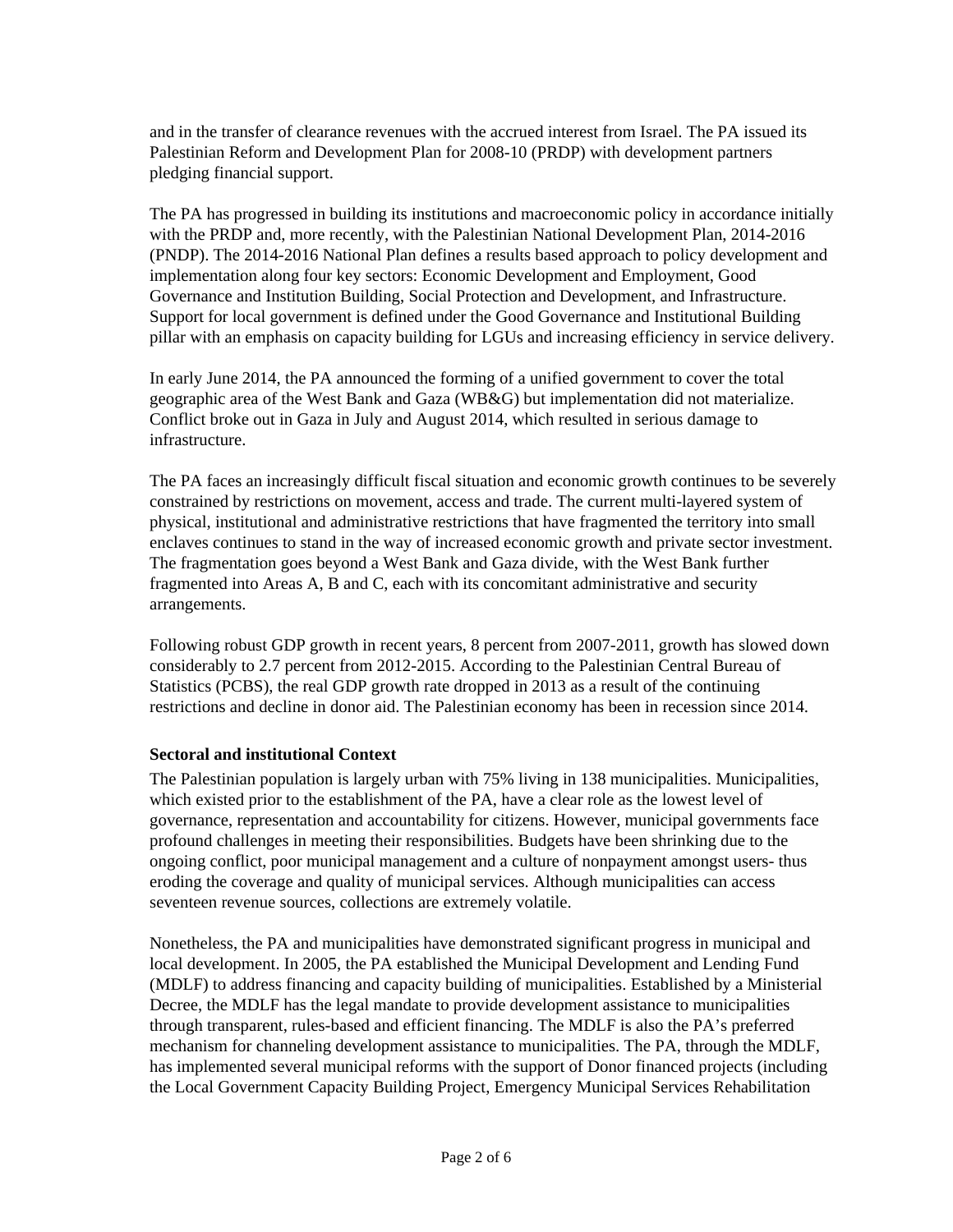Project 1&II). In 2009, the PA developed the Municipal Development Program (MDP) which was supported by Donors (including the World Bank through the Municipal Development Project 1) to operationalize the local government goals of the PRDP which is to strengthen local government through greater fiscal and administrative autonomy. The MDP is a multi-phase PA program which provides municipalities with a combination of technical assistance and performance based grants for sub-projects. The formula for performance grants is designed to create incentives for municipal performance improvements.

The Second Municipal Development Project (MDP2) was designed in two cycles, each with a duration of 18 months and this Additional Financing (AF) of US\$6.9 million financed from the Palestinian Partnership for Infrastructure Development Multi-Donor Trust Fund (PID MDTF) will be used for the second cycle. The project is providing performance based grants for capital investments, delivering capacity building for municipalities and piloting innovative approaches to municipal management. At mid-term the project is meeting or exceeding most of its key performance indicators including those related to the additional financing for Gaza emergency response provided in October 2014. With the proposed AF, there are no anticipated changes to the development objective and the Results Framework will remain unchanged, however its targets will be revised where the project has met or exceeded its original target indicators by mid-term. The proposed AF is fully aligned with the World Bank Group's West Bank and Gaza Assistance Strategy FY15-16, Pillar 1: Strengthen public institutions to ensure service delivery to citizens, and fully aligned with the World Bank's MNA Regional Strategy, particularly the pillar on Renewing the Social Contract by increasing citizen trust and access to transparent and accountable service delivery. The AF is also aligned with the PA's Sector Strategy and its multiphase MDP. The PA program operationalizes the goal of strengthening local governments through enhancing their efficiency, effectiveness and assisting in supporting their fiscal stability through supporting performance-based grants and capacity building packages. This goal was included in the National Development Plan (2014-2016).

### **II. Proposed Development Objectives**

### **A. Current Project Development Objectives – Parent**

The objective of the Project is to improve the Recipient's municipal management practices for better municipal transparency and services delivery.

### **III. Project Description**

### **Component Name**

Municipal Grants for Capital Investments

### **Comments (optional)**

Municipal Grants for Capital Investments allocates performance-based grants for capital investments or operating expenditures through a transfer formula based on population, need and municipal performance. (Total US\$53.6 million, US\$7.03 million from TFGWB, US\$18.99 million from PID MDTF).

Remark on the PDO: The PDO was revised during the first Additional Financing, approved in October 2014 to the following "to improve the Recipient's municipal management practices for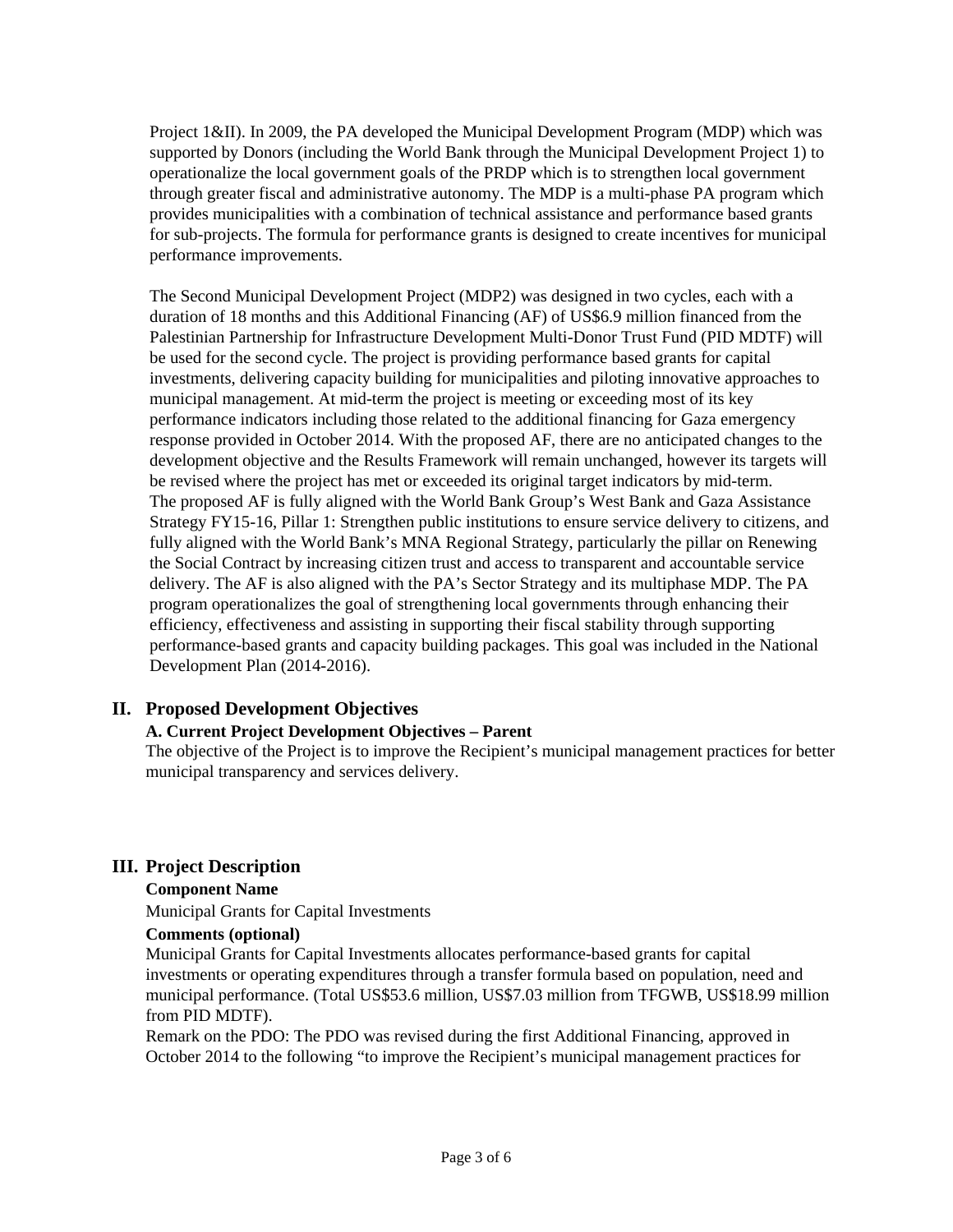better municipal transparency and service delivery, and to restore priority municipal services following the conflict in Gaza". **Component Name**

Support to Municipal Innovations and Efficiency

#### **Comments (optional)**

Promotes learning and innovation to promote municipal development (Total US\$6.5 million, US \$0.77 million from TFGWB, US\$2.91 million from PID MDTF).

#### **Component Name**

Capacity-Building for municipalities and the Municipal Development andLending Fund (MDLF)

#### **Comments (optional)**

Supports municipalities to graduate to a higher performance category, and supports the implementing agency to build its capacity (Total US\$6.25million, US\$0.60 million from TFGWB, US\$1.17 million from PID MDTF).

#### **Component Name**

Project Implementation Support and Management Costs

#### **Comments (optional)**

Total US\$8.5million, US\$1.60 million from TFGWB, US\$2.73 million from PID MDTF.

#### **Component Name**

Gaza Municipal Emergency Grants

#### **Comments (optional)**

Total of US\$15million, US\$ 3million from TGWB, US\$12million from PID MDTF.

### **IV. Financing** *(in USD Million)*

| <b>Total Project Cost:</b>                                   | 6.90 | Total Bank Financing: 0.00 |  |
|--------------------------------------------------------------|------|----------------------------|--|
| Financing Gap:                                               | 0.00 |                            |  |
| <b>For Loans/Credits/Others</b>                              |      | Amount                     |  |
| <b>Borrower</b>                                              |      | $0.00\,$                   |  |
| Partnership for Water and Urban Development in the West Bank |      | 6.90                       |  |
| Total                                                        |      | 6.90                       |  |

### **V. Implementation**

The project will continue to be implemented in 5 components. These include (i) Component 1: Municipal Grants for Capital Investments allocates performance-based grants to municipalities for capital investments or operating expenditures through a transfer formula; (ii) Component 2: Support to Municipal Innovations and Efficiency facilitates learning and innovation to promote municipal development; (iii) Component 3: Technical Assistance for Municipalities and the Municipal Development and Lending Fund (MDLF) supports municipalities to graduate to a higher performance category, and supports the implementing entity to build its capacity; (iv) Component 4: Project Implementation Support and Management Costs finances project management. Component 5: Gaza Municipal Emergency Grants. Social Accountability and gender inclusion will be mainstreamed across all Components.

The project will be implemented by MDLF which will be responsible for project implementation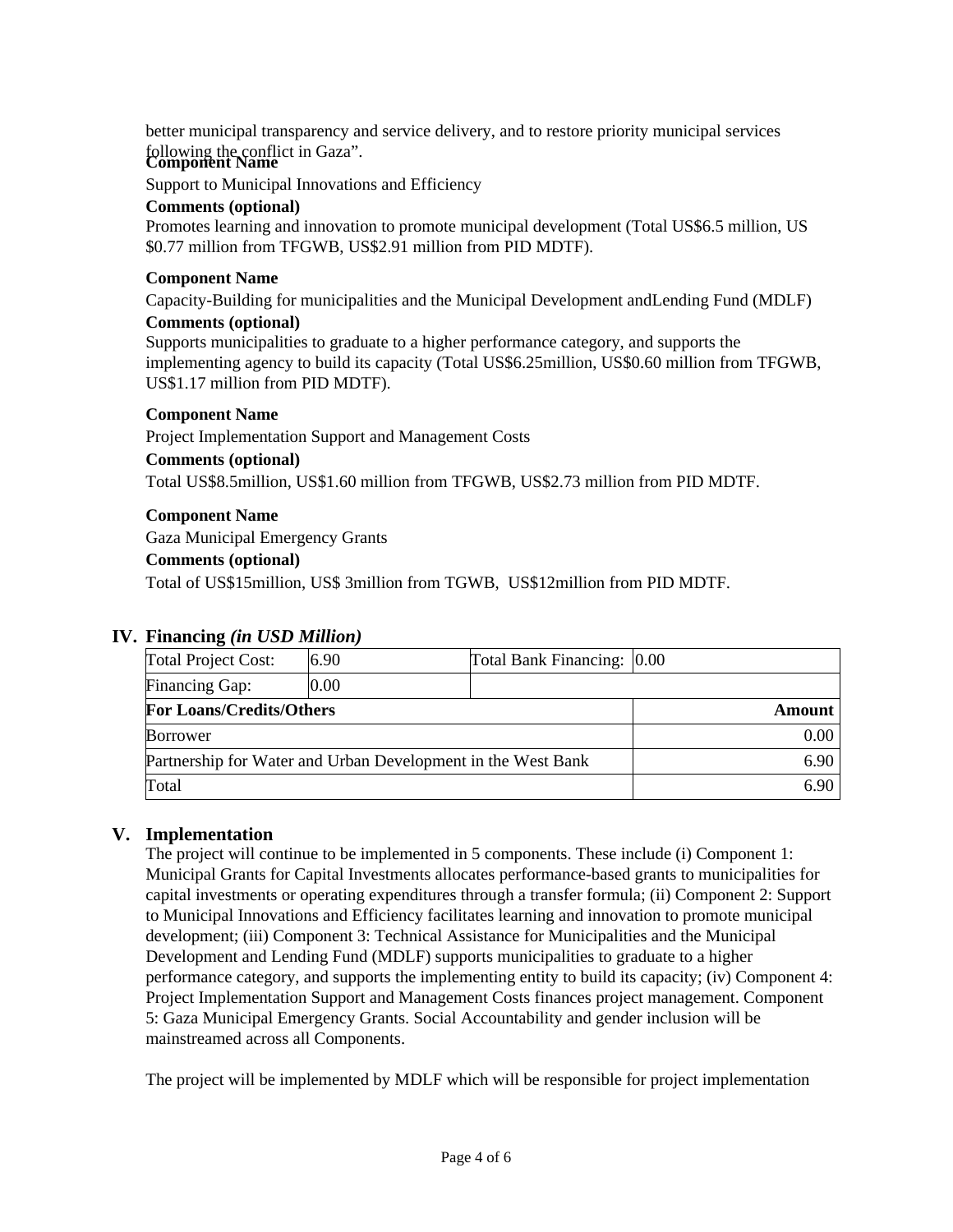including all payments to contractors and suppliers on behalf of municipalities. The MDLF has successfully demonstrated its capacity to effectively administer donor funded projects since its establishment in 2005 including the multi-donor financed MDP 1. MDP 2 is essentially a repeater of MDP 1.

The project's PDO and implementation progress have both been rated Satisfactory since effectiveness. The ratings for Environmental and Social Safeguards are also Satisfactory, as are Procurement and Financial Management ratings. OP4.01 (Environmental Assessment) and OP 4.09 (Pest Management) were triggered. However, all sub-projects currently implemented have complied with category B status. The implementation of Bank safeguards requirements is progressing well. The subproject level screening mechanism, Environmental Management Plan (EMP) formulation, implementation, supervision, and reporting procedures are satisfactory, with quarterly progress reports being submitted in a timely manner.

## **VI. Safeguard Policies (including public consultation)**

| Safeguard Policies Triggered by the Project    | Yes | N <sub>0</sub>            |
|------------------------------------------------|-----|---------------------------|
| Environmental Assessment OP/BP 4.01            | x   |                           |
| Natural Habitats OP/BP 4.04                    |     | ×                         |
| Forests OP/BP 4.36                             |     | x                         |
| Pest Management OP 4.09                        | ×   |                           |
| Physical Cultural Resources OP/BP 4.11         |     | x                         |
| Indigenous Peoples OP/BP 4.10                  |     | $\boldsymbol{\mathsf{x}}$ |
| Involuntary Resettlement OP/BP 4.12            |     | ×                         |
| Safety of Dams OP/BP 4.37                      |     | ×                         |
| Projects on International Waterways OP/BP 7.50 |     | ×                         |
| Projects in Disputed Areas OP/BP 7.60          |     | x                         |

**Comments (optional)**

### **VII. Contact point**

#### **World Bank**

Contact: Christianna Johnnides Brotsis Title: Senior Urban Management Specia Tel: 458-9875 Email: cjohnnides@worldbank.org

#### **Borrower/Client/Recipient**

Name: Palestine Liberation Organization Contact: Laila Sbailh Title: 2973328 Tel: 0599111731 Email: lsbaih@yahoo.com

#### **Implementing Agencies**

| Name:  | Municipal Development and Lending Fund (MDLF) |
|--------|-----------------------------------------------|
|        | Contact: Kawasmi Hazem                        |
| Title: | <b>Acting Director General</b>                |